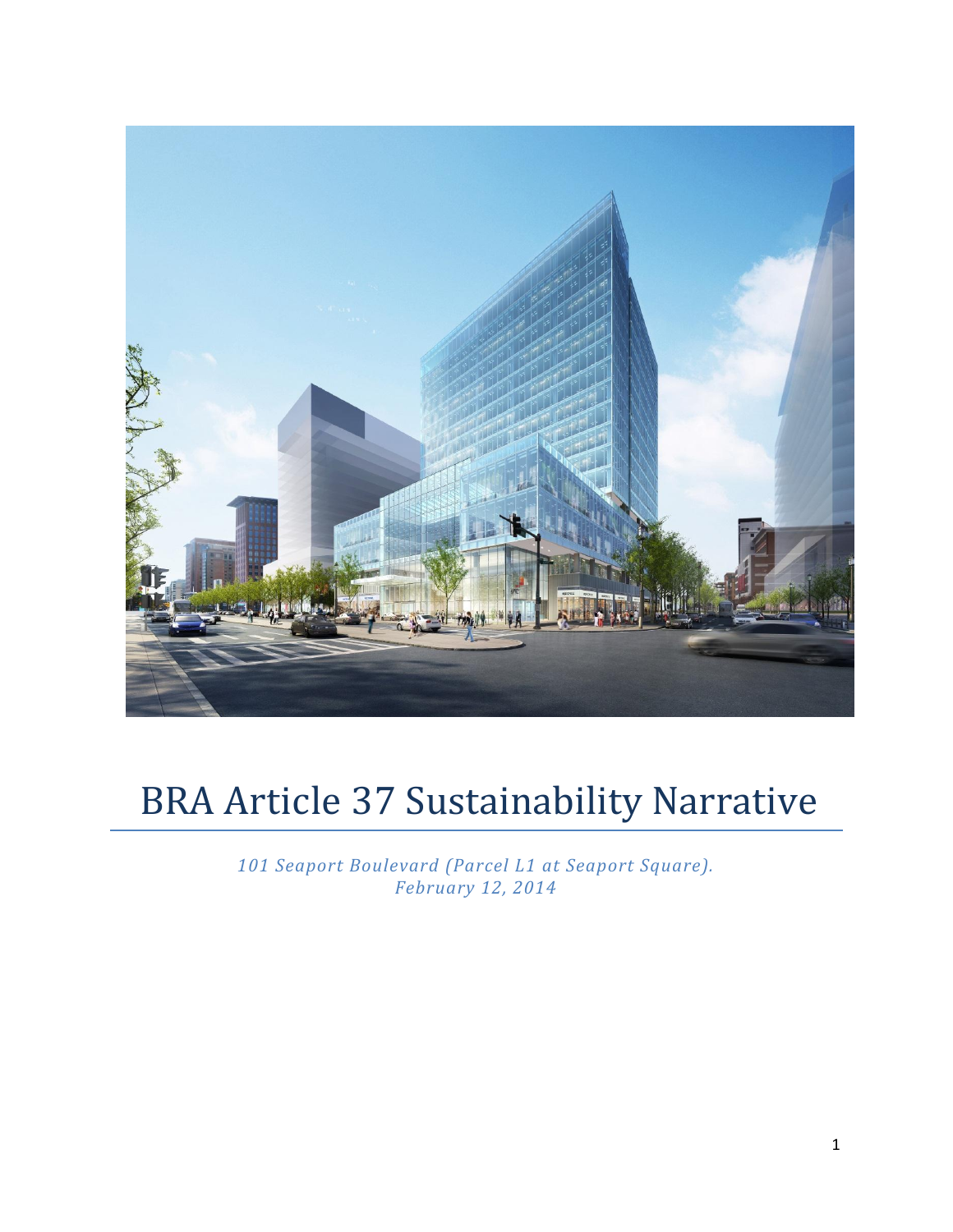# **Contents**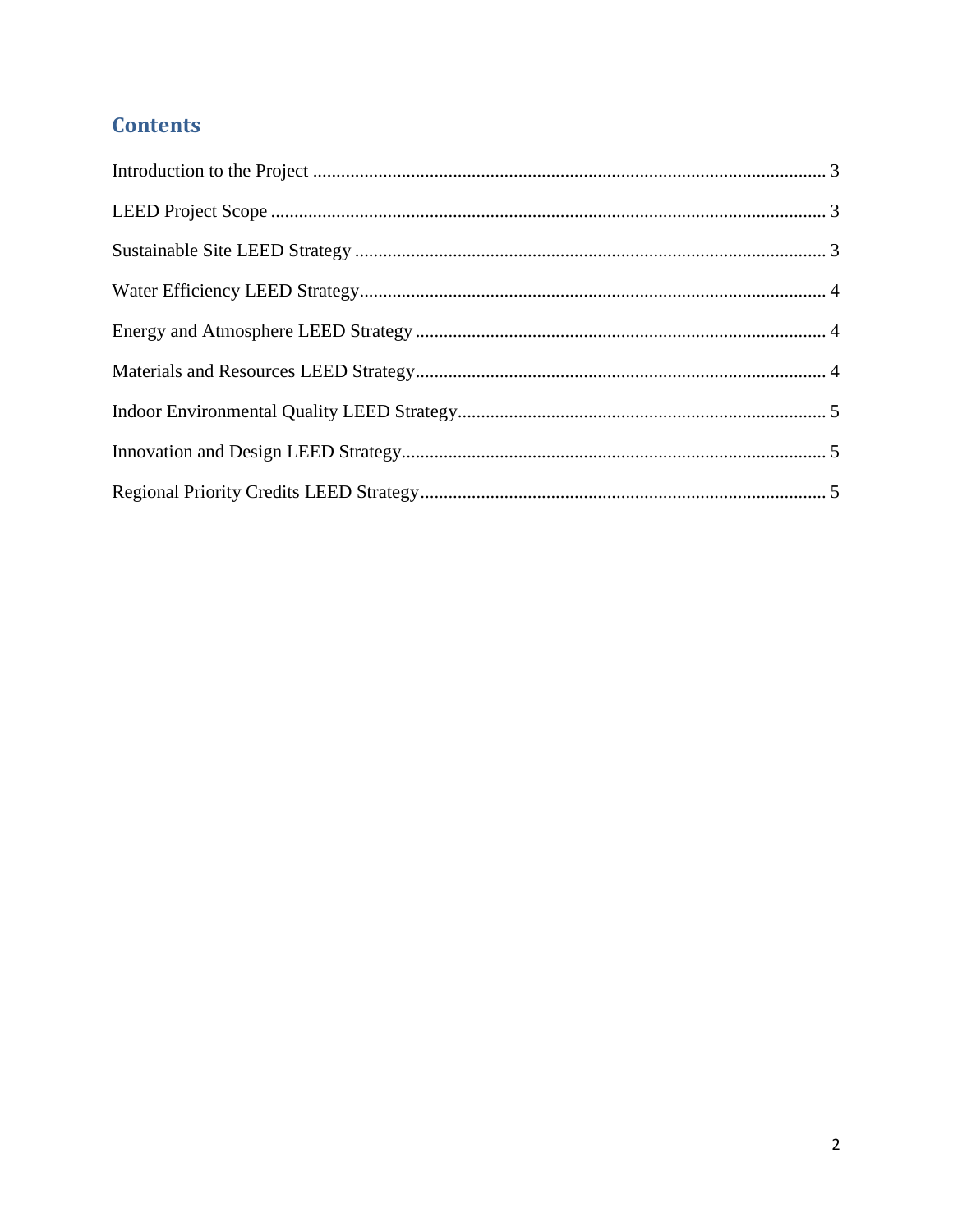#### <span id="page-2-0"></span>**Introduction to the Project**

SCD L1 Seaport Square LLC, c/o Skanska USA Commercial Development, is pleased to submit the Final Article 37 Green Building Report associated with 101 Seaport (Parcel L1 at Seaport Square). This report is required under Article 37 and is intended to supplement the LEED check list.

101 Seaport is slated to be a 17-story signature office tower that will maximize tenant efficiency and flexibility of use by providing a combination of large and small floor plates and nearly column-free space on the tower floors. The 455,300 square-foot project will feature ground floor retail and office space on floors 2 through 17. Located at the corner of Seaport Boulevard and Boston Wharf Road, across from Boston's District Hall and the future Seaport Square Green, the building will provide tenants with unique brand visibility and accessibility. Additionally, 101 Seaport offers tenants several common spaces to meet and recharge. Harbor Way is a pedestrian retail corridor on the eastside of 101 Seaport featuring green space and seating. The building also offers a roof terrace and a fitness facility.

Sustainability has been an important design priority for 101 Seaport. The exterior façade will feature a floor to floor high-performance glass curtainwall. This glazing system when coupled with the 10-foot interior ceilings will provide tenants with unique opportunities for daylight harvesting and views to the exterior. The building will also feature a variety of sustainable materials, including locally sourced stone and reclaimed wood piles from Boston Harbor. The reclaimed wood piles are aimed to pay homage to adjacent historic Fort Point district.

#### <span id="page-2-1"></span>**LEED Project Scope**

101 Seaport will be a new construction project on a previously developed site, consisting of the design and construction of a building core and shell with space for retail and commercial office tenants. From conception through construction and future occupancy, the project team has incorporated many aspects of sustainability to ensure the longevity of the project while reducing the overall ecological footprint of the facility. Particular emphasis has been placed on urban connectivity, reduced carbon footprint, reduction of virgin material use, overall energy and water conservation, and occupant well-being, among other concentrations.

The project team is currently targeting a total of 76 out of a possible 110 points in the LEED 2009 Green Building Design and Construction rating system specific to Core and Shell projects. An additional 12 points are undergoing study to determine the project's eligibility and the feasibility of attainment; final inclusion of these strategies will be dependent on the outcome of calculations, material procurement, and project team decisions. The final total of points should place the project safely in the range of Gold certification.

#### <span id="page-2-2"></span>**Sustainable Site LEED Strategy**

The project team identified 23 achievable points of the 28 possible points within Sustainable Sites. Additionally, the project team identified 4 feasible credits which require further evaluation to determine if the credits are achievable. The project team will continue to track and evaluate the feasible credits which relate to stormwater treatment and retention, and parking capacity.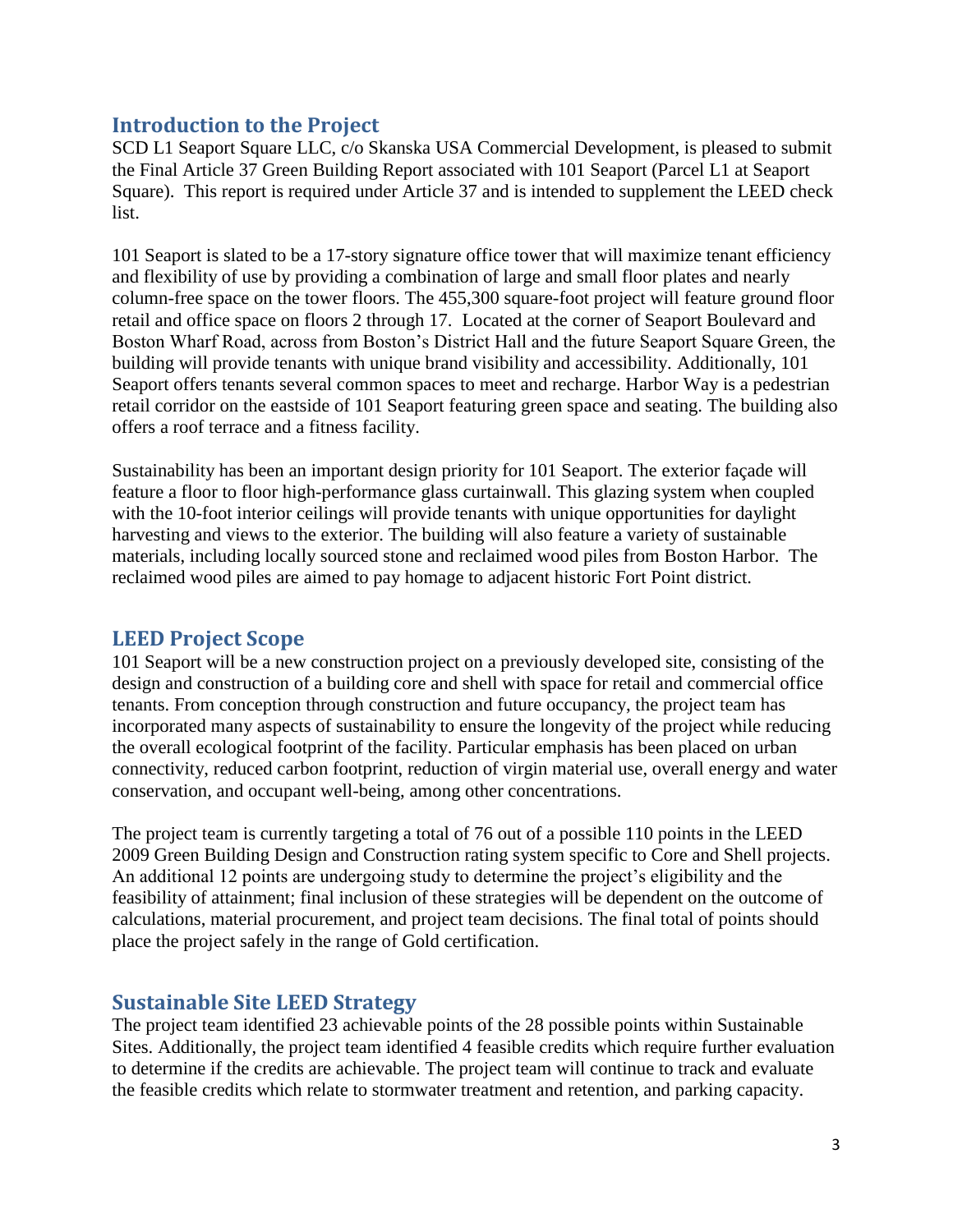The 23 credits within Sustainable Sites are being achieved through a combination of rehabilitating the site and restoring habitat, selecting a site in an amenity-dense urban environment, providing alternative transportation options, maximizing open space (by employing a roof garden and integrating pedestrian-oriented hardscape), and by minimizing the heat island effect of roofing materials.

#### <span id="page-3-0"></span>**Water Efficiency LEED Strategy**

For the Water Efficiency category, the project team was able to identify 8 points that are attainable out of the 10 points available. The designers are working together to integrate an efficient landscaping irrigation strategy using collected rainwater for irrigation in place of potable water. Currently, the project team anticipates earning 2 points for this credit, with an additional 2 points possible, pending final strategies.

By collecting and utilizing rainwater in lieu of potable water for some functions, the facility also anticipates earning 2 points for innovative wastewater technologies. Further, the remaining 4 points associated with reducing potable water use by at least 40 percent should be achievable based on the installation of water-saving fixtures in the restrooms and locker facilities.

#### <span id="page-3-1"></span>**Energy and Atmosphere LEED Strategy**

The project team currently indicates that 20 points out of the total 37 points available for the Energy and Atmosphere category are likely to be achieved. Of those 20 points, 10 are targeted for achievement through the implementation of various energy-saving strategies, as will be documented in the project's energy model. An additional 2 points currently remain as possible, pending final energy model calculations. The remaining 10 points are targeted based on energysaving methods, such as implementing commissioning and refrigerant management measures above those required by the prerequisites, and through the installation and intended monitoring of both base building and tenant energy and water use. A final 2 points are reserved as possible, pending purchase of renewable energy certificates supporting the production of off-site renewable energy.

#### <span id="page-3-2"></span>**Materials and Resources LEED Strategy**

Out of a possible 13 points in the Materials and Resources category, the design and construction teams are working to attain 3 points, with another 2 points possible, through the specific selection of building materials and products touting a high amount of recycled content that were additionally extracted/harvested and manufactured within 500 miles of the project site. Further, wherever possible and cost-effective, the new wood permanently installed in the project shall be FSC certified for an additional 1 point.

An additional 2 points are being targeted as achievable through the diversion of construction waste from landfills. The construction team is working with the waste management provider for the project to collect single-stream waste on-site, which will then be transported and sorted for diversion to various recycling, repurposing, and reuse facilities in the surrounding areas.